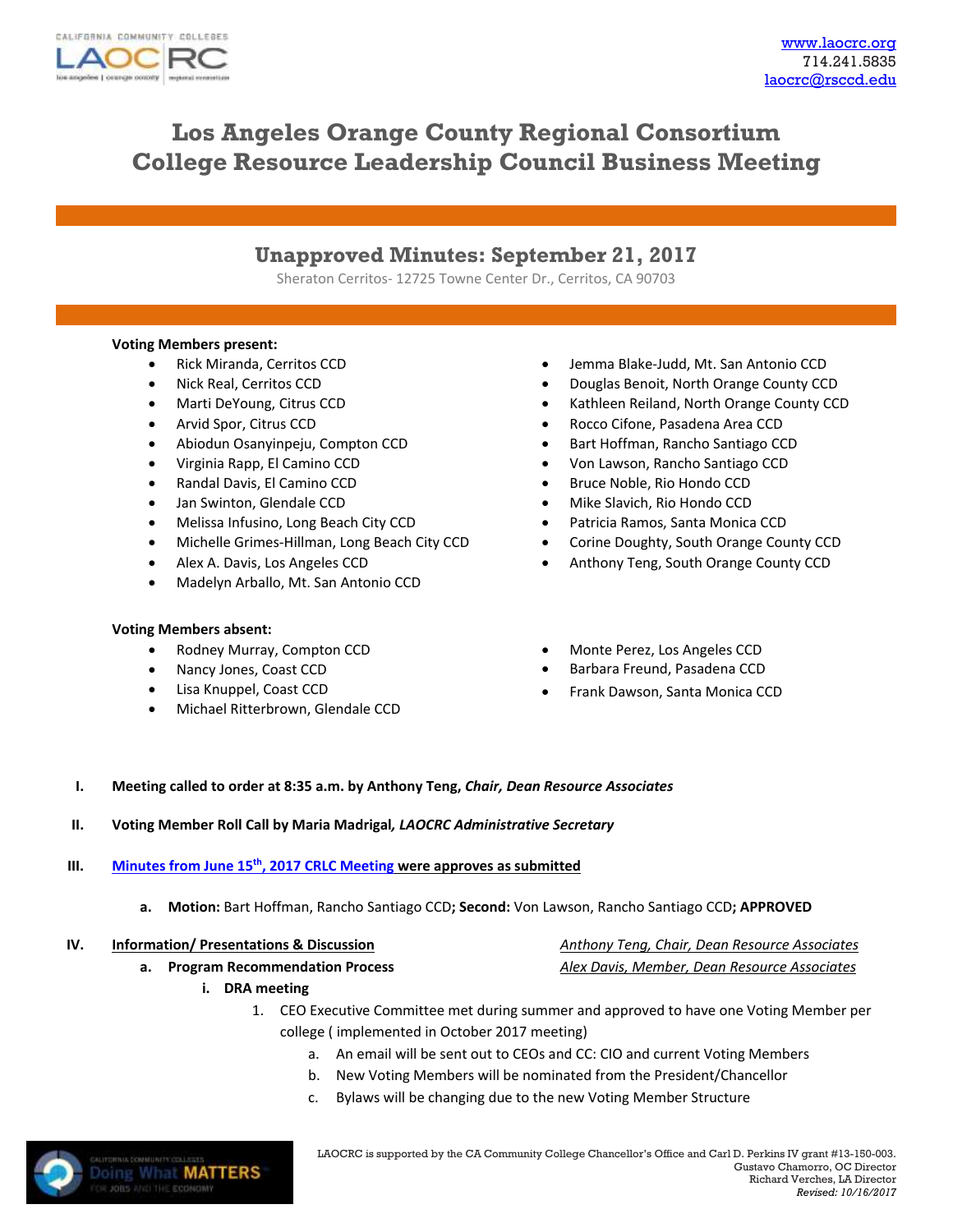

- d. There were concerns if an Alternate Voting Member can be added in case the Voting Member cannot make the monthly meetings
	- i. This item will be added in the next DRA and CEO Executive Committee meeting agenda
- 2. Madelyn Arballo emphasized the importance of creating a council for non-credit or choose someone to represent the non-credit system in LAOCRC
	- a. This item will be added in the next DRA and CEO Executive Committee meeting agenda i. The CEO Executive Committee will meet in November 2017
- **ii. Statewide Program Recommendation Application** *Gustavo Chamorro, Interim OC Director, LAOCRC*
	- 1. **Program Submission Site**
		- **a.** The new Program submission site is live; **<https://www.regionalcte.org/>**
			- **i.** Please click **[HERE](https://www.regionalcte.org/about)** to see instructions
				- **i.** Recommended changes or additions to the website
					- **a.** Voting Members would like to have a passcode to certify access to those who want to access the Program submission site to upload programs
						- i. Voting Members suggested a timeline of the process be uploaded to the website
		- b. LAOCRC Website
			- i. Pages need to be updated with the new process
				- i. Maria Madrigal to update the web pages
				- ii. LAOCRC is working in renovating the website

### **iii. [Program Recommendation Flow Chart](file:///C:/Users/ml08616/Downloads/LAOCRCProgRec%20(1)%20(6).pdf)**

- 1. **[COE](http://www.coeccc.net/)** LMI Requests
	- a. The 2 weeks turnaround in receiving LMI needs to be revisited because it is not a realistic when receiving multiple requests
	- b. Program LMI Requests vs. Data Requests
		- i. COE to add an option on the COE website where people can choose between a "Program LMI Request" or a "Data Request" for information/exploratory purposes
	- c. Who has access to submit LMI requests to COE?
	- d. COE to upload all LMI requests to the COE website
- 2. Due to the "freeze" during summer and the changes LAOCRC is undergoing there was a call to vote for the following:
	- a. *All NOIs approved in last 12 months are to be given an additional 6 months for Program Recommendation to their expiration date and to keep the "old" Program Recommendation" process while the new process is completed*
		- i. Motion: Marti DeYoung, Citrus CCD; Second: Patricia Ramos, Santa Monica CCD; **APPROVED**

- **b.** Bylaws Review *Bylaws Review Richard Verches, L.A. Director, LAOCRC* 
	- **i. Nomination of new DRA member** *Anthony Teng, Chair, Dean Resource Associates*
		- 1. Rocco Cifone was nominated as a Dean Resource Associate
			- a. APPROVED with 19 Voting Member's votes (simple majority)
	- **ii. Nomination of CRLC Chair for 2017/2018**
		- 1. Alex Davis was nominated as the CRLC Chair for 2017-2018
			- a. APPROVED with 19 Voting Member's votes (simple majority)
	- **iii. Nomination of CRLC Vice Chair for 2017/2018**
		- 1. Patricia Ramos was nominated for the CRLC Vice Chair for 2017/2018

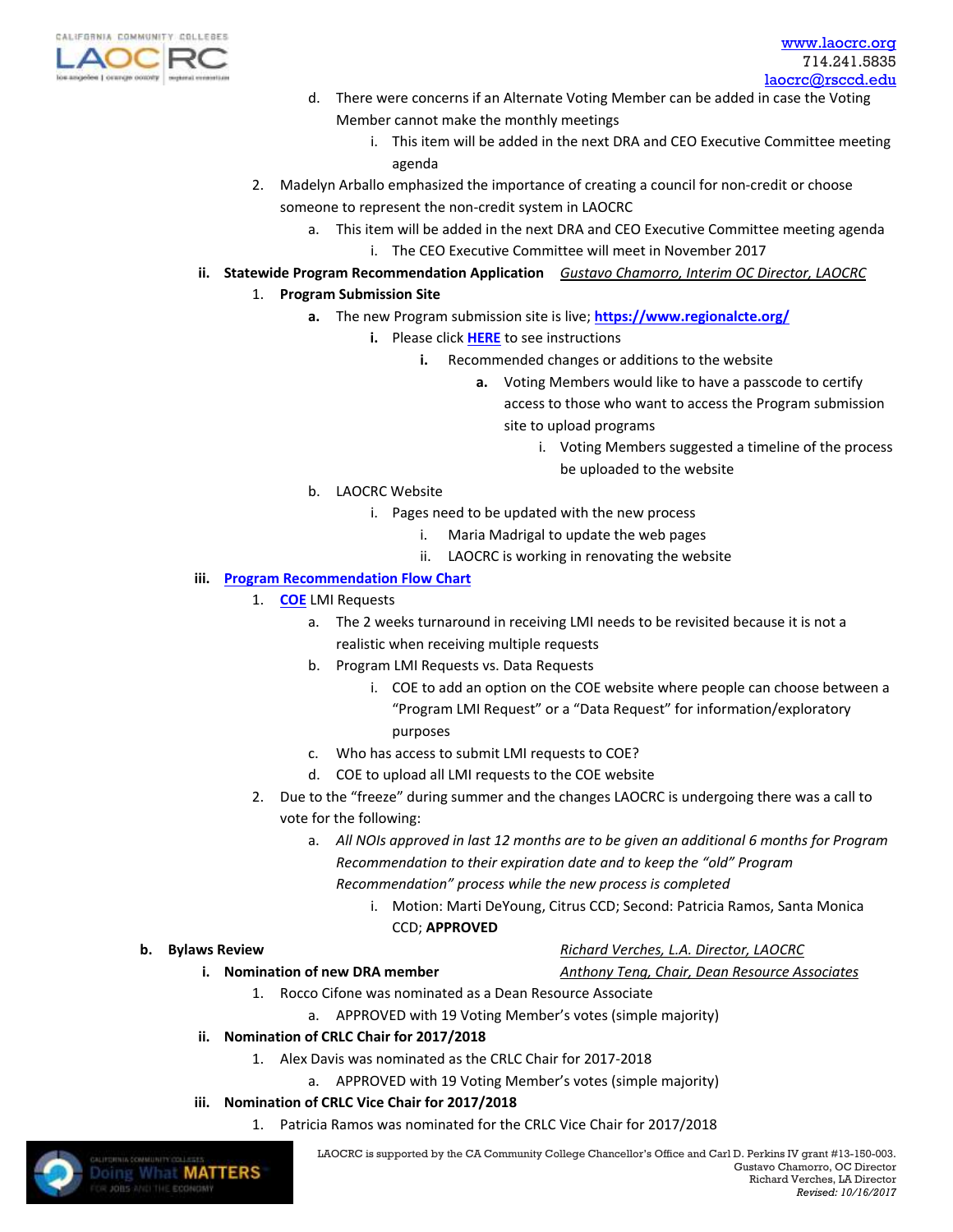

- a. APPROVED with 14 Voting Member's votes
- 2. Anthony Teng was nominated for the CRLC Vice Chair for 2017/2018
	- a. 7 Voting Member's votes

### **V. Reports (Those with \* are expected to report) (~30 min)**

- **a.** Los Angeles Director\*
	- **i.** Richard Verches announced the new CTE rebranding to "Career Education"
		- 1. #CACareerEducation
		- 2. The Executive Director position has been approved by the Fiscal Agent and will be posted soon
- **b.** Orange County Director\*
- **c.** Dean Resource Associates Chair
- **d.** Strong Workforce Director
- **e.** Fiscal Agent
	- **i.** SWP Quarterly Reports
		- 1. October 2<sup>nd</sup> Nova goes live
		- 2. Janeth Manjarrez to send email regarding this matter
- **f.** Districts
	- **i.** Cerritos
	- **ii.** Citrus
	- **iii.** Coast
	- **iv.** Compton
	- **v.** El Camino
	- **vi.** Glendale
	- **vii.** Long Beach
	- **viii.** Los Angeles
	- **ix.** Mt. SAC
	- **x.** North Orange
	- **xi.** Pasadena
	- **xii.** Rancho Santiago
	- **xiii.** Rio Hondo
	- **xiv.** Santa Monica
	- **xv.** South Orange
- **g.** Center of Excellence Director
- **h.** Informational Items
	- **i. Chancellor's Office Update** *Robin Harrington, Specialist,*

*Workforce and Economic Development Division*

- 1. Robin Harrington reviewed Chancellor's Updates please see document **[HERE](file:///C:/Users/ml08616/Downloads/September%202017%20Regional%20Consortia%20(1).pdf)**
- **ii. CCCAOE Update** *Nick Real, VP- LA/OC Region*
	- 1. To view Power Point, please click **[HERE](file:///C:/Users/ml08616/Downloads/CCCAOE_September%202017-Nick%20Real.pdf)**
- **iii. Preapproved programs**
	- 1. Business Information Worker II, *Los Angeles Harbor College*
- **iv. Notices of Intent (***X: Program Application Submitted***)**
	- 1. Advanced Materials and Diagnostics Repair, *Cerrito College*
	- 2. Collision Repair Management, *Cerrito College*
	- 3. Alternative Fuels and Advanced Technology, *El Camino College*
	- 4. Entrepreneurial Studies, *El Camino College*
	- 5. Homeland Security, *El Camino College*
		- 6. Automotive Chassis Specialist-CoA, *Fullerton College*



LAOCRCis supported by the CA Community College Chancellor's Office and Carl D. Perkins IV grant #13-150-003.<br>Doing What MATTERS Gustavo Chamorro, OC Director Gustavo Chamorro, OC Director Richard Verches, LA Director *Revised: 10/16/2017*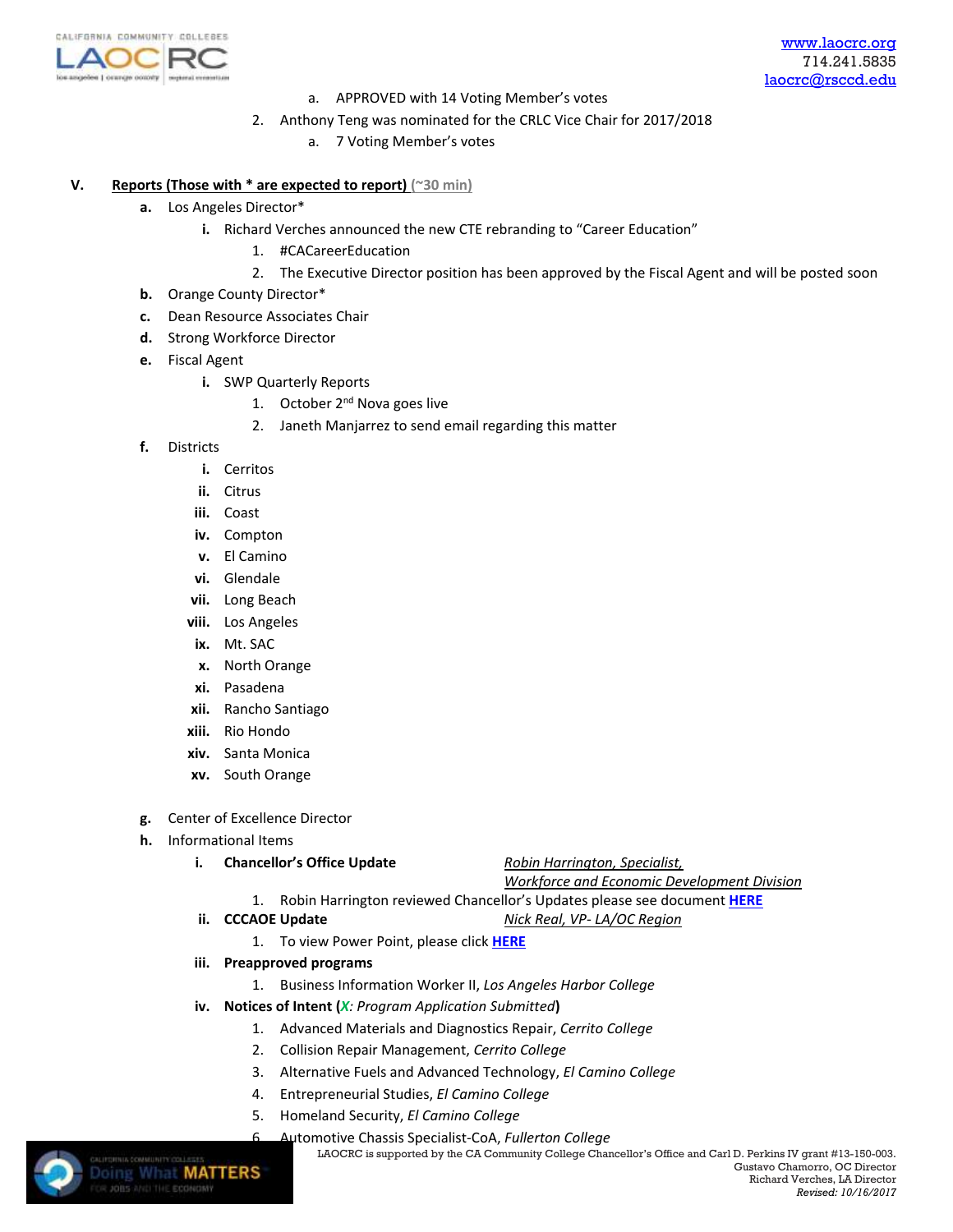

*Revised: 10/16/2017*

- 7. Automotive Emission Control Specialist-CoA, *Fullerton College*
- 8. Automotive Management-CoA, *Fullerton College*
- 9. Automotive Service-CoA, *Fullerton College*
- 10. Automotive Technology-AS, *Fullerton College*
- 11. Construction Technology-AS, *Fullerton College*
- 12. Fashion Merchandise-AA, *Fullerton College*
- 13. Pattern Maker-CoA, *Fullerton College*
- 14. Product Development for the Apparel Industries-CoA, *Fullerton College*
- 15. Autism Technician, *Golden West College*
- 16. Costume Production and Wardrobe Technician, *Golden West College*
- 17. Addiction Studies (Formerly Drug and Alcohol Program), *Los Angeles City College*
- 18. Boot Camp Skill-CoA, *Los Angeles City College*
- 19. Digital Imaging & Visual Communications, *Los Angeles City College*
- 20. Engineering Technician-CoA, *Los Angeles City College*
- 21. Family and Consumer Studies/Dietetics: AST, *Los Angeles City College*
- 22. Family and Consumer Studies/Dietetics: Certified Dietary Manager, *Los Angeles City College*
- 23. Health and Fitness Specialist/Personal Trainer, *Los Angeles City College*
- 24. Human Services (Generalist), *Los Angeles City College*
- 25. Music Education Skill-CoA, *Los Angeles City College*
- 26. Paralegal Certificate for Degree Holders, *Los Angeles City College*
- 27. Technical Theater: Entertainment Technology, *Los Angeles City College*
- 28. Web Development using MEAN stack, *Los Angeles City College*
- 29. Construction Technology Technician, *Los Angeles Mission College*
- 30. Drone Pilot, *Mt. San Antonio College*
- 31. Supply Chain Management, *Mt. San Antonio College*
- 32. Personal Care Aide Training, *Orange Coast College*
- 33. Preschool Teacher-AA, *Orange Coast College*
- 34. Unmanned Aerial Systems (UAS) Technology, *Orange Coast College*
- 35. Yoga Instructor Training, *Orange Coast College*
- 36. Archives and Digital Collections Assistant, *Pasadena City College*
- 37. Entrepreneurship, *Pasadena City College*
- 38. Library Technology, *Pasadena City College*
- 39. Healthcare Technology Optimization Specialist, *Saddleback College*
- 40. Agency Film Production, *Santa Ana College*
- 41. Audio Video Technician, *Santa Monica College*
- 42. Barbering, *Santa Monica College*
- 43. Game Design, *Santa Monica College*
- 44. Legal Office Clerk, *Santa Monica College*
- 45. Medical Office Clerk, *Santa Monica College*
- 46. Reality Television Production, *Santa Monica College*
- 47. Social Media Assistant, *Santa Monica College*
- 48. Administration of Justice/Corrections, *West Los Angeles College*

### **VI. Action Items**

**a. Consent** 

**Doing What MATTERS** 

- **i. Online Program Recommendation**
	- 1. Medical Assistant-CoA\_AS, *East Los Angeles College*